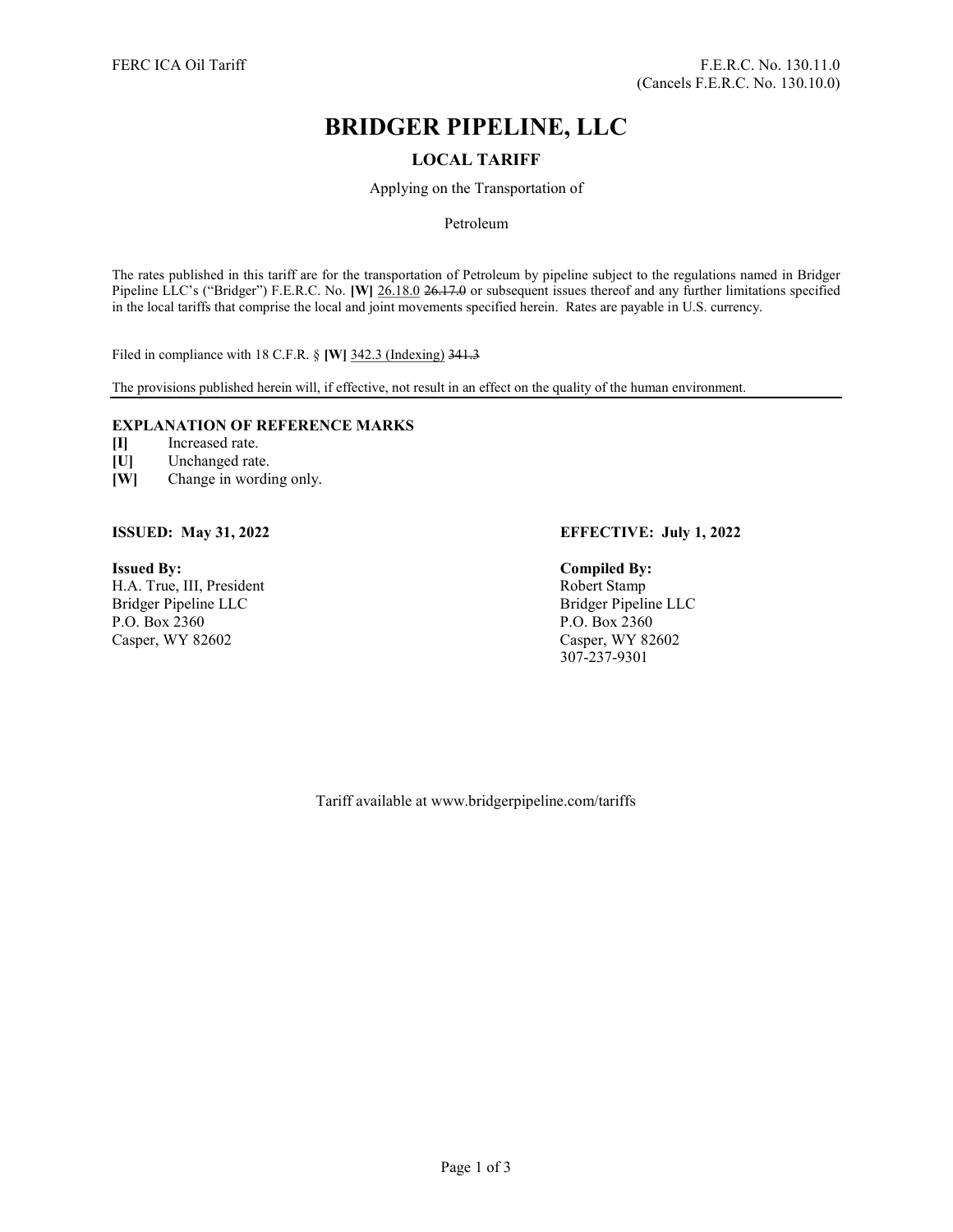#### Table of Local Rates

List of Points from and to which rates apply and rates on petroleum in cents per barrel of 42 US gallons.

| Origins                                                                                             | <b>Destination</b>                                                                                | <b>Committed Acreage</b><br><b>Dedication Rate (1)</b> |
|-----------------------------------------------------------------------------------------------------|---------------------------------------------------------------------------------------------------|--------------------------------------------------------|
| Hwy 23 (Keene) Station, McKenzie County,<br>North Dakota (4)                                        |                                                                                                   |                                                        |
| Interconnection Points on Four Bears<br>Pipeline in Dunn and McKenzie Counties,<br>North Dakota (4) | Bridger Guernsey HUB,<br>Platte County, Wyoming<br>or<br>Osage Station, Weston<br>County, Wyoming | $ U $ 220.00 (2), (3)                                  |
| Hwy 200 (Killdeer) Station, Dunn County,<br>North Dakota (4)                                        |                                                                                                   |                                                        |
| Bridger Bicentennial Pipeline in Dunn and<br>McKenzie Counties, North Dakota (5), (6)               |                                                                                                   |                                                        |
| Alexander Station, McKenzie County,<br>North Dakota (5), (6)                                        |                                                                                                   | $ U $ 220.00 (2), (3)                                  |

#### Notes:

(1) The "Committed Acreage Dedication Rate" is available to Shippers (1) that have currently effective acreage dedication commitments to the joint tariff system, made during the open season held beginning October, 2016 ("Committed Acreage Dedication Shipper"), (2) that tender Petroleum at the origin points listed in the Table of Local Rates, and (3) that deliver such Petroleum to Bridger Guernsey HUB, Platte County, Wyoming. In addition, Shippers that qualify for the Committed Acreage Dedication Rate will have access to up to 150,000 barrels (in aggregate) of storage capacity at the Bridger Guernsey HUB, Wyoming.

(2) Any gathering services provided by Bridger to a Committed Acreage Dedication Shipper in association with the movements covered under this tariff will be assessed the applicable gathering charge and loss allowance set forth in the individual tariffs for such gathering service, except that a Committed Acreage Dedication Shipper will receive (i) a [I] 24.06 cent per Barrel gathering charge discount on those volumes produced from its "Acreage Dedication" or "Base Production Wells", as such terms are defined in the Shipper's transportation services agreement, when the aggregate volumes shipped by such Shipper to delivery points downstream of Sandstone/Baker Station, Montana equal or exceed 20,000 Barrels per day, on average, during a given month, (ii) a [U] 48.13 cent per Barrel gathering charge discount on those volumes produced from its "Acreage Dedication" or "Base Production Wells", when the aggregate volumes shipped by such Shipper to delivery points downstream of Sandstone/Baker Station, Montana equal or exceed 40,000 Barrels per day, on average, during a given month, (iii) [I] 60.15 cent per Barrel gathering charge discount on those volumes produced from its "Acreage Dedication" or "Base Production Wells" when the aggregate volumes shipped by such Shipper to delivery points downstream of Sandstone/Baker Station, Montana equal or exceed 70,000 Barrels per day, on average, during a given month, or (iv) [I] 72.17 cent per Barrel gathering charge discount on those volumes produced from its "Acreage Dedication" or "Base Production Wells" when the aggregate volumes shipped by such Shipper to delivery points downstream of Sandstone/Barker Station, Montana equal or exceed 80,000 Barrels per day, on average, during a given month..

(3) Additional charges are applicable for movements beyond Bridger Guernsey HUB to connecting carriers, as set forth in Bridger's F.E.R.C. No. 129.9.0 and subsequent reissues thereof.

### Local Routing:

The movements published in this tariff represent a combination of multiple local movements set forth in individual Bridger tariffs. The Bridger tariffs and routing that comprise the combined movements specified herein are set forth in the following Notes (4)-(6).

(4) Bridger – Origin Stations on the Four Bears Pipeline in Dunn and McKenzie Counties, North Dakota, for delivery to Baker Station, Fallon County, Montana (Bridger F.E.R.C. No. 36.27.0) connecting to:

Bridger at Baker Station, Fallon County, Montana for delivery to Bridger Guernsey HUB, Platte County, Wyoming (Bridger F.E.R.C. No. 569.21.0) or for delivery to Osage Station, Weston County, Wyoming (Bridger F.E.R.C. No. 568.18.0), or Bridger at Sandstone Station, Fallon County, Montana for delivery to Bridger Guernsey HUB, Platte County, Wyoming (Bridger F.E.R.C. No. 119.16.0). Subject to Note (2), gathering performed in association with the movements subject to this note will be assessed charges and loss allowance therefor as set forth in the individual tariffs for such gathering service.